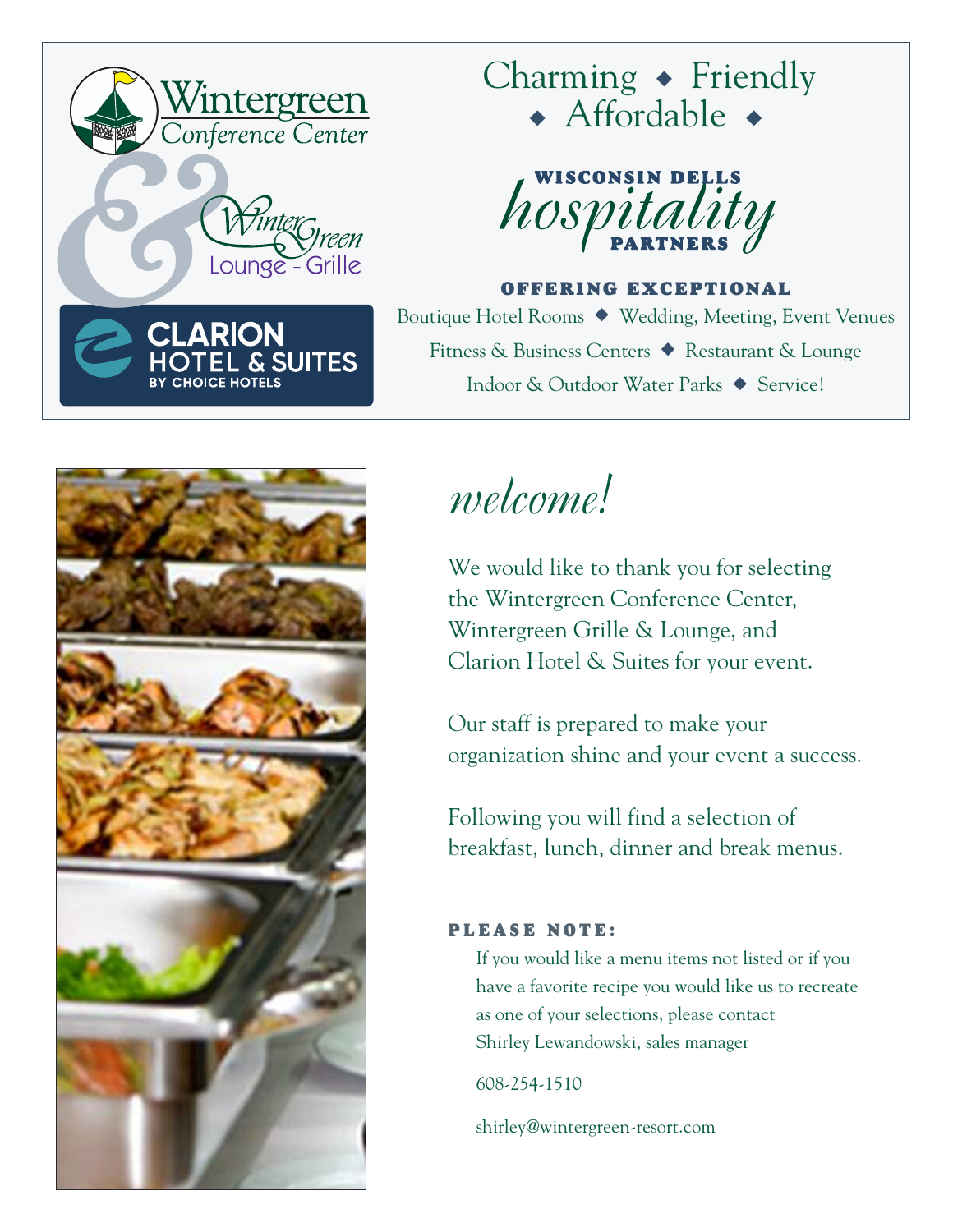



## *government per diem*  $M E N' U$

|--|--|--|--|--|

|--|--|--|--|

|--|--|--|--|--|--|--|--|--|--|--|--|--|--|--|--|--|--|--|--|--|--|--|--|--|--|--|--|--|--|--|--|--|--|--|--|--|--|--|--|--|

Wintergreen Convention Center recognizes the importance staying within your meeting budget. To discuss your group's specific needs please contact

### **G R O U P S A L E S S P E C I A L I S T**

—Shirley Lewandowski—

**6 0 8 - 2 5 4 - 1 5 1 0** shirley@wintergreen-resort.com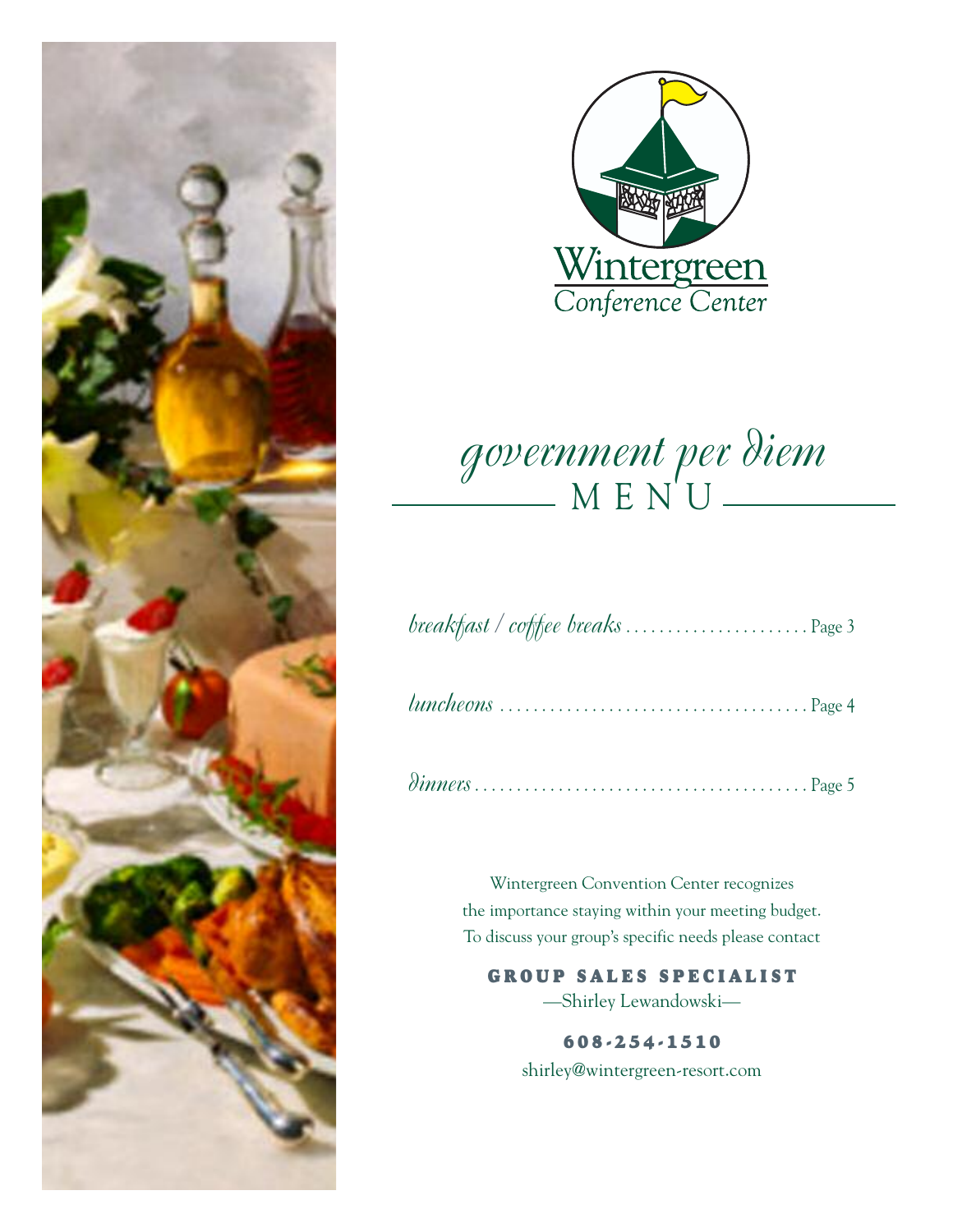# $break$  **break fast | coffee breaks**  $\frac{1}{\text{Breaks}}$   $\frac{1}{\text{Breaks}}$  *reakfasts*, Lunches and Dinners



**Final guarantee required 7 days prior to function**

**Menu updated May 2022.**

#### **Unless specified served with choice of Coffee, Tea, Milk, or Juice**

#1 Continental Breakfast — \$7.00/inclusive *Freshly Brewed Regular and Decaffeinated Coffee, an Array of Teas, Assorted Carafes of Juice, Sweets and Yogurts*

Add Fresh Fruit — Additional \$2.00/per person

#2 Bountiful Breakfast Buffet — \$9.00/inclusive *Seasonal Fruits, Pecan French Toast Casserole, Sausage Links, Scrambled Eggs*

#3 Old Fashioned Buffet-Style Breakfast — \$9.00/inclusive *Creamy Scrambled Eggs served with Sausage Links, Breakfast Potatoes and Toast*

#4 Buffet-Style Breakfast Combo — \$9.00/inclusive *Scrambled Eggs, Ham, Homemade Pancakes and Breakfast Potatoes*

#5 Healthy Start — \$9.00/inclusive *Freshly Brewed Regular and Decaffeinated Coffee, Assorted Teas, Orange Juice, individual Yogurts, fresh Fruit, an array of Bagels with Butter, Cream Cheese and Jelly*

#### **B U I L D Y O U R O W N B R E A K**

**~ \$7.00 /inclusive/person ~**

#### **C H O I C E O F B E V E R A G E**

Coffee~ Regular or Decaffeinated **|** Carafes of Assorted Juices **|** Carafes of Iced Tea Canned Sodas **|** Bottled Water **|** Carafes of Milk **|** Carafes of Lemonade

#### **C H O I C E O F T W O S N A C K S**

Assorted Cookies **|** Assorted Bars **|** Assorted Brownies **|** Granola Bars **|** Cupcakes Fresh Baked Cookies **|** Popcorn **|** Snack Mix **|** Trail Mix Chips and Salsa **|** Crudites with Dip **|** Cheese and Crackers **|** Yogurt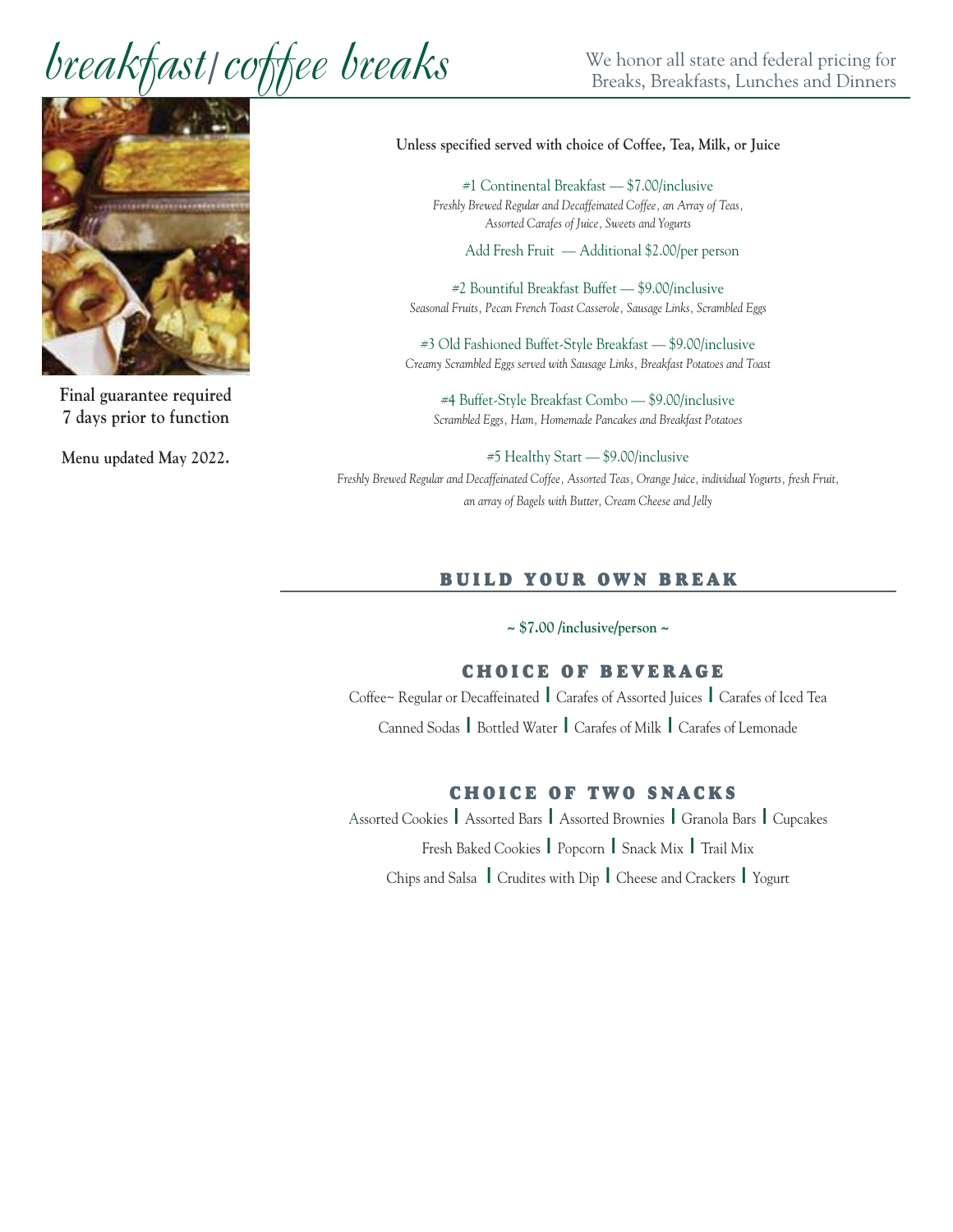

**Final guarantee required 7 days prior to function**

**Menu updated May 2022.**

**All lunches include choice of Iced Tea, Milk or Soda ~ \$11.00 /inclusive/person ~**

#### $C$  **OLD PLATED SELECTIONS**

FLAKY CROISSANT SANDWICH

Filled with roast turkey, smoky ham, or creamy chicken salad and served with our homemade pasta salad and pickles.

FRESH CHICKEN SALAD Chunks of chicken breast with pineapple, grapes and crunchy almonds served with a flaky croissant and fruit garnish.

#### CHICKEN BACON RANCH WRAP

Grilled chicken breast, bacon, cheddar cheese, lettuce, tomatoes, ranch dressing in tomato flavored wrap, served with mixed greens vinaigrette ORIENTAL CHICKEN SALAD

Grilled chicken over fresh green, shredded cabbage and topped with crispy chinese noodles, almonds, and oriental dressing

### **H O T P L AT E D S E L E C T I O N S**

**~ Served with Steamed House Vegetable ~**

**Garden Salad ~ additional \$2.00**

#### BAKED CHICKEN WITH MUSHROOM WINE SAUCE

*A juicy chicken breast smothered in our chef's creamy mushroom wine sauce and served with rice pilaf, vegetable du jour and home baked rolls.*

HOT ROAST BEEF SANDWICH

Open-face slice of Texas Toast piled high with tender roasted sirloin, served with homemade mashed potatoes and gravy.

#### HOT PORK SANDWICH

Open-face slice of Texas Toast piled high with tender warm pork, served with homemade mashed potatoes and gravy.

#### $L$  **UNCH BUFFET SELECTIONS**

**~ Buffet Requires Minimum 20 Guests ~**

SOUP & SANDWICH BUFFET

A variety of sliced meats and cold salads served with assorted cheeses, breads, lettuce, tomato, condiments and a cup of our soup du jour.

PIZZA & PASTA BUFFET

*An array of homemade pizzas served with baked red pasta dish, homemade garlic bread & garden salad.*

#### CHAR-GRILLED BURGER BUFFET

*Served with golden French fries, baked beans, coleslaw, fresh buns, cheeses, garden toppings and condiments.*

#### BUILD-YOUR-OWN-TACO-BUFFET

Seasoned beef served with refried beans, Spanish rice, shredded lettuce, tomatoes, salsa, sour cream, cheese, onions, black olives, *soft & hard taco shells, and tortilla chips.*

#### COMFORT FOOD BUFFET

*Mac-n-Cheese, bourbon meatloaf, tossed salad with dressings, steamed house vegetables*

#### BAKED POTATO BAR

*Oven Baked Potatoes with a buffet of toppings: Diced Ham, Chopped Bacon, Steamed Broccoli, Sour Cream,*

*Onions, Cheese Sauce, Butter. Served with a garden salad and dressings*

#### IT'S A WRAP

*Assorted Wraps, served with two of our homemade Soup du jours and choice of Salad*

#### **~ Buffet Salad Choices ~**

*Italian Pasta Salad | Oriental Salad | Mandarin Orange Salad with Sweet Vinegarette Dressing Fresh Greens tossed with fresh Berries, Pecans served with Orange Vinegarette Dressing | Caesar Salad Cole Slaw | Tossed Salad with toppings served with French and Ranch Dressing*